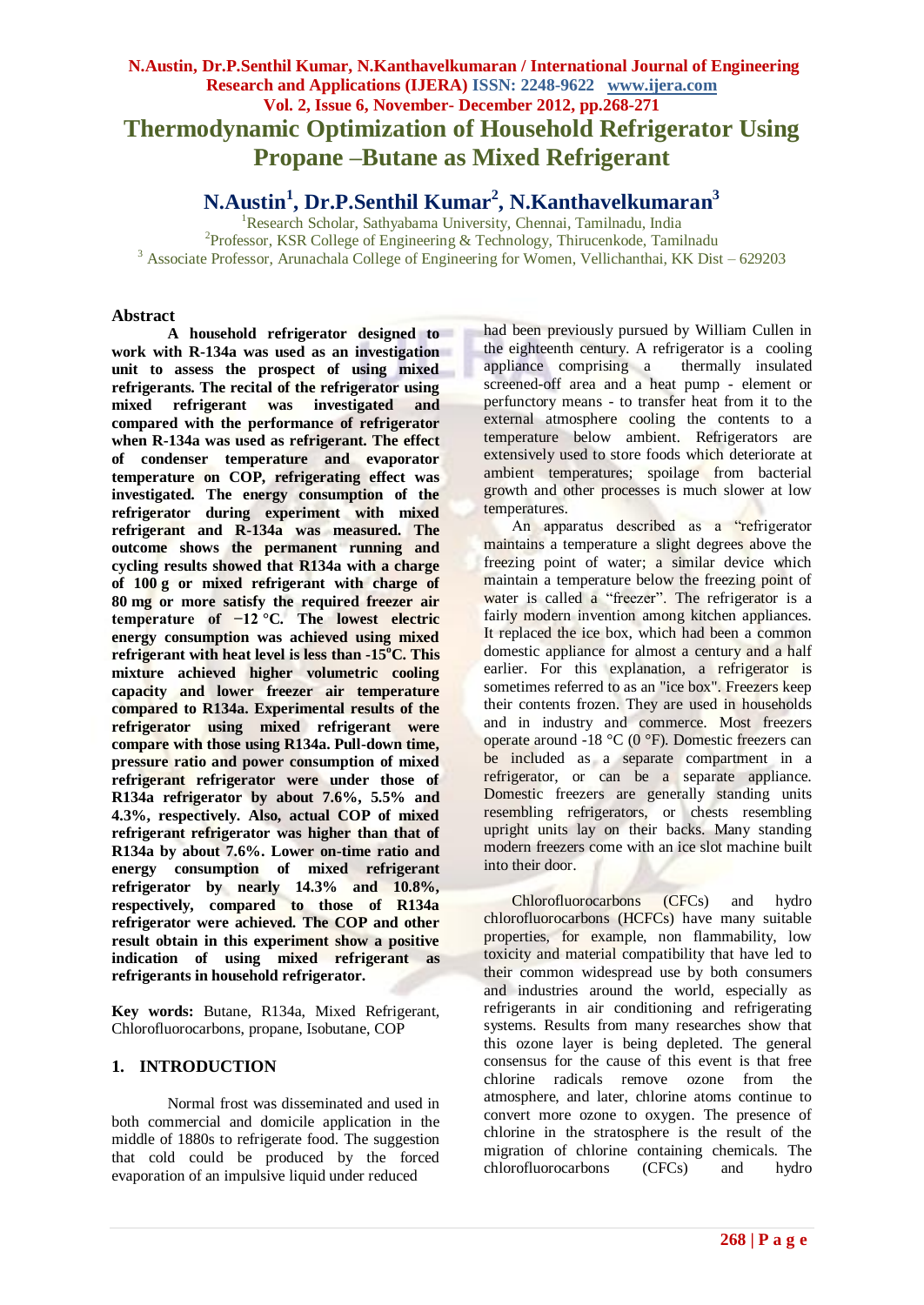#### **N.Austin, Dr.P.Senthil Kumar, N.Kanthavelkumaran / International Journal of Engineering Research and Applications (IJERA) ISSN: 2248-9622 www.ijera.com Vol. 2, Issue 6, November- December 2012, pp.268-271**

chlorofluorocarbons (HCFCs) are a large class of chemicals that behave in this manner. (Radermacher and Kim, 1996, Akash and Said, 2003).

Hydrocarbon particularly propane, butane and isobutene are proposed as an environment benign refrigerant. Hydrocarbons are free from ozone depletion potential and have negligible global warming potential. Lee and Su (2002) conducted an experiment study on the use of isobutene as refrigerant in domestic refrigerator. The performance was comparable with those of CFC-12 and HCFC-22 was used as refrigerant.

Commercial fridge and freezer units, which go by many other names, were in use for almost 40 years prior to the common home models. They used toxic gas systems, which occasionally leaked, making them unsafe for home use. Practical household refrigerators were introduced in 1915 and gained wider acceptance in the United States in the 1930s as prices fell and non-toxic, non-flammable synthetic refrigerants such as Freon or R-12 were introduced. It is notable that while 60% of households in the US owned a refrigerator by the 1930s, it was not until 40 years later, in the 1970s, that the refrigerator achieved a similar level of penetration in the UK.

Refrigerant selection involves balancing conflicting requirements such as: ability to transfer heat, chemical stability, and compatibility with compressor lubricants, flammability, and toxicity. Akash and Said (2003) studied the performance of mixed refrigerant from local market (30%propane, 55% n-butane and 15% isobutene by mass) as an alternative refrigerant for CFC-12 in domestic refrigerator with masses of 50g, 80g and 100g.

The result showed that a mass charge of 80g gave the best performance. Scientist and researcher are searching the environment benign refrigerant for the domestic refrigerator and freezer. Finally we decide to choose the mixed refrigerant as an alternate source of HFC-134.

## **2. EXPERIMENTAL SETUP AND TEST PROCEDURE**

This section provides a description of the facilities developed for conducting experimental work on a domestic refrigerator. The technique of charging and evacuation of the system is also discussed here. Experimental data collection was carried out in the research laboratory of our institution. The experimental setup of the test unit and apparatus is shown in the Fig. 1.



Fig. 1, Experimental setup of the investigation unit and apparatus



Fig. 2, Schematic diagram of the investigation unit and apparatus

#### **2.1 Experimental Methodology**

The experimental setup of the household refrigerator used in the experiment is shown in Fig 1. The domestic refrigerator consists of an evaporator, wire mesh air-cooled condenser and hermetically sealed reciprocating compressor. The 165 liters domestic refrigerator of tropical class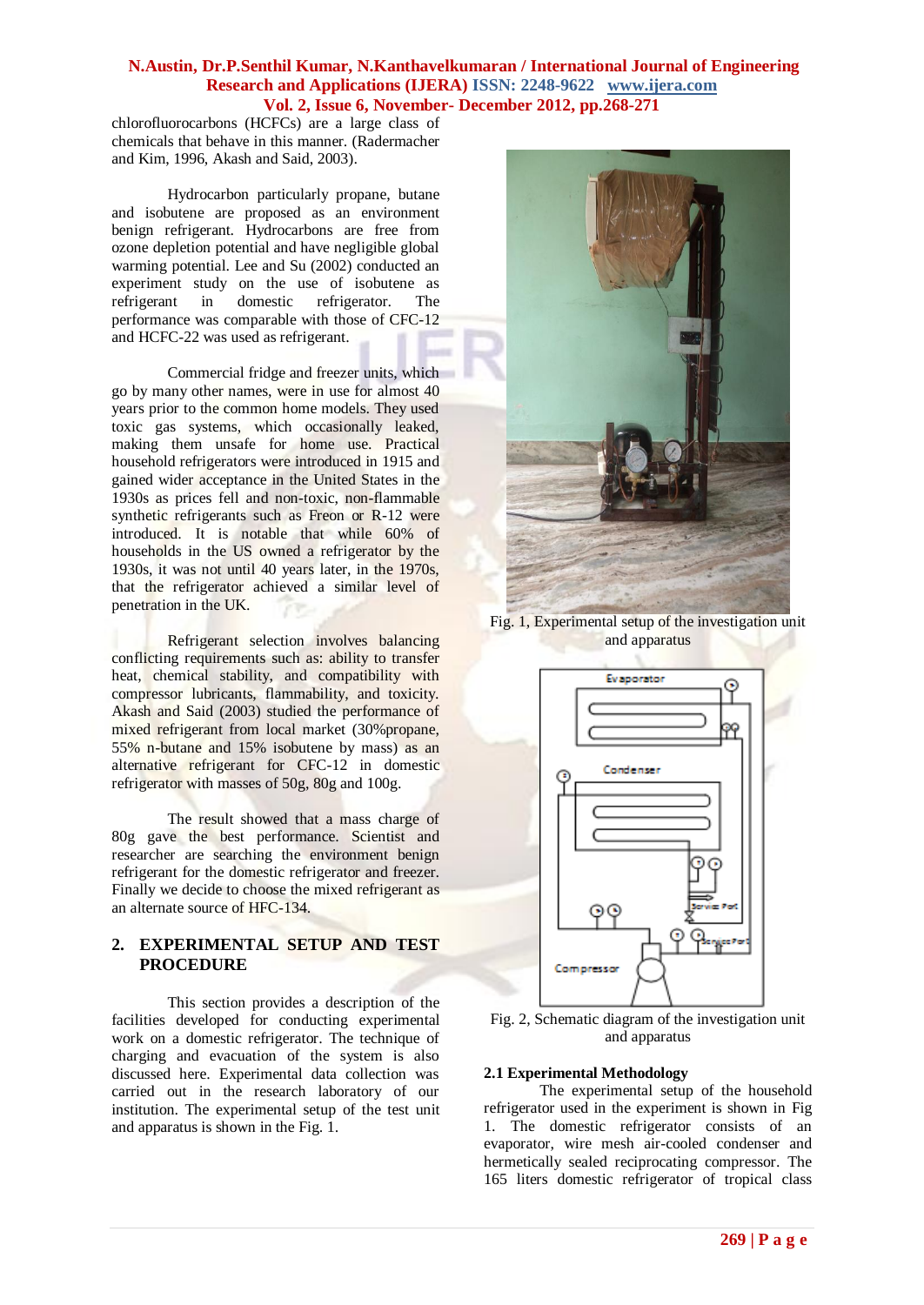#### **N.Austin, Dr.P.Senthil Kumar, N.Kanthavelkumaran / International Journal of Engineering Research and Applications (IJERA) ISSN: 2248-9622 www.ijera.com Vol. 2, Issue 6, November- December 2012, pp.268-271**

originally designed to work with HFC134a was taken for this study. The refrigerator was instrumented with one pressure gauge at the inlet of the compressor for measuring the suction pressure, one temperature sensor mounted at inside the refrigerator (freezer) compartment. As per the refrigerator manufactures recommendation quantity of charge requirement for HFC134a was 100 g. In the experiment, refrigerant charge is 10% higher due to the presence of instruments and connecting lines etc. To optimize the mixed refrigerant charge, the refrigerator is charged with 80g. The refrigerator was charged with 110 g of HFC134a and the base line performance was studied. After completing the base line test with HFC134a, the refrigerant was recovered from the system and charged with 80g of mixed refrigerant and the performance was studied. The refrigerant charge requirement with hydrocarbons is very small due to their higher latent heat of vaporization. During the experimentation the atmospheric is maintained at  $28 \pm 2$ °C. The experimental procedures were repeated and take the reading from the various modes. Service port is installed at the inlet of expansion valve and compressor for charging and recovering the refrigerant is shown in Figure. Digital Temperature Indicator was used to measure the inside freezer temperature.

#### **2.2 Test Procedure**

The system was evacuated with the help of vacuum pump to remove the moisture and charged with the help of charging system. The temperature inside the chamber was maintained at 25°C and 28°C. When the temperature and humidity inside the chamber was at steady state, the experiments were started. The experiment has been conducted on the domestic refrigerator at no load and closed door conditions.

#### **3. RESULTS AND DISCUSSIONS**

From this section the comparison of the performance parameter of the refrigerants and energy consumption by the refrigerator was discussed This investigation deals with mixed refrigerant (hydrocarbon mixtures of propane, butane and isobutane) in order to assess their feasibility for replacing HFC-134a in refrigeration systems by comparing their relevant parameters.

The refrigerating effect is the main purposes of the refrigeration system. The liquid refrigerant at low pressure side enters the evaporator. As the liquid refrigerant passes through the evaporator coil, it continually absorbs heat through the coil walls, from the medium being cooled. During this, the refrigerant continues to boil and evaporate. Finally the entire refrigerants have evaporated and only vapor refrigerant remains in the evaporator coil. The liquid refrigerant still colder than the medium being cooled, therefore the vapor refrigerants continue to absorb heat. The experiment was performed on the domestic refrigerator purchased from the market, the components of the refrigerator was not changed or modified. This indicates the possibility of using mixed refrigerant as an alternative of HFC-134a in the existing refrigerator system.

The COP of the domestic refrigerator using R-134a as a refrigerant was considered as benchmark and the COP of mixed refrigerant compared. The time versus COP is plotted at the refrigerant R-134a and mixed refrigerant (without load & different mode) in the same graph. The results displayed in Figs. 2, 3, 4 and 5 shows a progressive increase in COP as the temperature varies.







Fig. 4. Mode 2 Time Vs COP (Without Load)



Fig 5. Mode 3 Time Vs COP (Without Load)





The time versus COP is plotted at the refrigerant R134a and mixed refrigerant (without & different mode) in the same graph. The results displayed in Figs., 7, 8,9 and 10 shows a progressive increase in COP as the temperature varies.